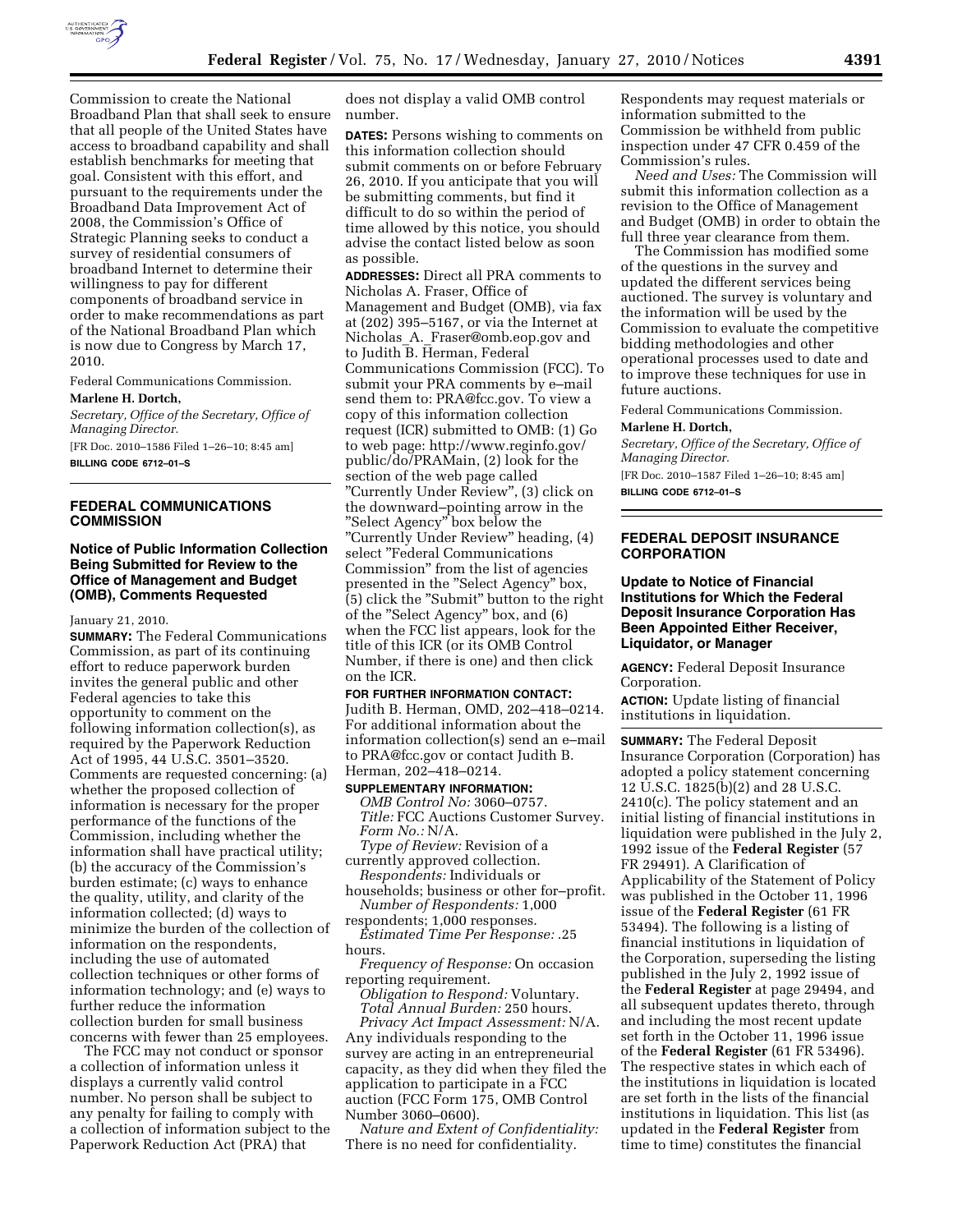institutions in liquidation from January 1, 2008 through year end 2009 and may be relied upon (as updated from time to time in the **Federal Register**) as ''of record'' notice that the Corporation has been appointed receiver for purposes of the statement of policy. For information concerning the identification of any institutions which have been placed in liquidation subsequent to the date of publication, please visit the Corporation

Web site at *http://www.fdic.gov/bank/ individual/failed/banklist.html* or contact the Manager of Receivership Oversight in the appropriate service center.

This listing does not include receiverships that have been terminated by the Receiver. Any assets of a terminated receivership cede to the Federal Deposit Insurance Corporation in its corporate capacity. For

information concerning any receivership which has been terminated, contact the Manager of Receivership Oversight in the appropriate service center.

Dated: January 20, 2010.

Federal Deposit Insurance Corporation.

## **Robert Feldman,**

*Executive Secretary.* 

INSTITUTIONS IN LIQUIDATION (2008 AND LATER)

[In alphabetical order]

| Bank Ref. No. | Bank name | City             | State     | Date closed |
|---------------|-----------|------------------|-----------|-------------|
| $10030$       |           |                  | CA        | 1/23/2009   |
| $10110$       |           |                  | CA        | 8/28/2009   |
| 10035         |           |                  | CA        | 2/06/2009   |
| 10018         |           |                  | GA        | 10/24/2008  |
| 10014         |           |                  | <b>WV</b> | 9/19/2008   |
| 10057         |           |                  | UT        | 5/01/2009   |
| 10053         |           |                  | GA        |             |
|               |           | Kennesaw         |           | 4/24/2009   |
| 10052         |           | Sugar Creek      | MO        | 4/17/2009   |
| 10127         |           | Lawrenceville    | GA        | 10/23/2009  |
| $10155$       |           |                  | OH        | 12/04/2009  |
| $10005$       |           | Bentonville      | AR        | 5/09/2008   |
| $10029$       |           | Vancouver        | WA        | 1/19/2009   |
| $10132$       |           |                  | WI        | 10/23/2009  |
| 10064         |           | Lincolnwood      | IL.       | 6/05/2009   |
| 10080         |           | Thermopolis      | <b>WY</b> | 7/10/2009   |
| 10136         |           |                  | AZ        | 10/30/2009  |
| 10081         |           |                  | <b>SD</b> | 7/17/2009   |
| 10061         |           | Coral Gables     | FL.       | 5/21/2009   |
| 10154         |           |                  | IL.       | 12/04/2009  |
| 10109         |           |                  | MD        | 8/28/2009   |
| $10118$       |           | Woodbury         | ΜN        | 9/11/2009   |
| 10152         |           |                  | GA        | 12/04/2009  |
| 10134         |           | Los Angeles      | CA        | 10/30/2009  |
| 10049         |           | Wilmington       | <b>NC</b> | 4/10/2009   |
| $10106$       |           |                  | AL        | 8/21/2009   |
| 10148         |           |                  | FL        | 11/13/2009  |
| $10058$       |           | Ridgewood        | NJ        | 5/01/2009   |
| $10063$       |           |                  | IL.       | 5/22/2009   |
| 10141         |           |                  | TX        | 10/30/2009  |
| 10162         |           | New Baltimore    | МI        | 12/18/2009  |
| 10103         |           | Montgomery       | AL        | 8/14/2009   |
| 10045         |           | Colorado Springs | CO        | 3/20/2009   |
| 10011         |           |                  | ΚS        | 8/22/2008   |
| 10151         |           | Fort Myers       | FL        | 11/20/2009  |
| 10101         |           |                  | AZ        |             |
|               |           |                  |           | 8/14/2009   |
| 10137         |           |                  | IL.       | 10/30/2009  |
| 10100         |           | Las Vegas        | <b>NV</b> | 8/14/2009   |
| 10068         |           |                  | GA        | 6/26/2009   |
| 10022         |           |                  | GA        | 11/21/2008  |
| 10092         |           |                  | <b>OR</b> | 8/07/2009   |
| $10099$       |           |                  | FL.       | 8/07/2009   |
| $10065$       |           | Wilmington       | <b>NC</b> | 6/19/2009   |
| $10037$       |           |                  | IL.       | 2/13/2009   |
| 10117         |           |                  | IL        | 9/11/2009   |
| 10034         |           |                  | CA        | 2/06/2009   |
| 10003         |           | Kansas City      | MO        | 1/25/2008   |
| 10023         |           | Newport Beach    | CA        | 11/21/2008  |
| 10104         |           |                  | <b>PA</b> | 8/14/2009   |
| 10107         |           |                  | GA        | 8/21/2009   |
| 10073         |           |                  | IL.       | 7/02/2009   |
| $10054$       |           |                  | CA        | 4/24/2009   |
| 10055         |           |                  | ID        | 4/24/2009   |
| 10112         |           | Kansas City      | MO        | 9/04/2009   |
| 10097         |           |                  | NJ        | 7/31/2009   |
| $10108$       |           |                  | GА        | 8/21/2009   |
| 10128         |           |                  | IL        | 10/23/2009  |
| 10167         |           | Santa Monica     | CA        | 12/18/2009  |
| 10025         |           |                  | GA        | 12/5/2008   |
|               |           |                  |           |             |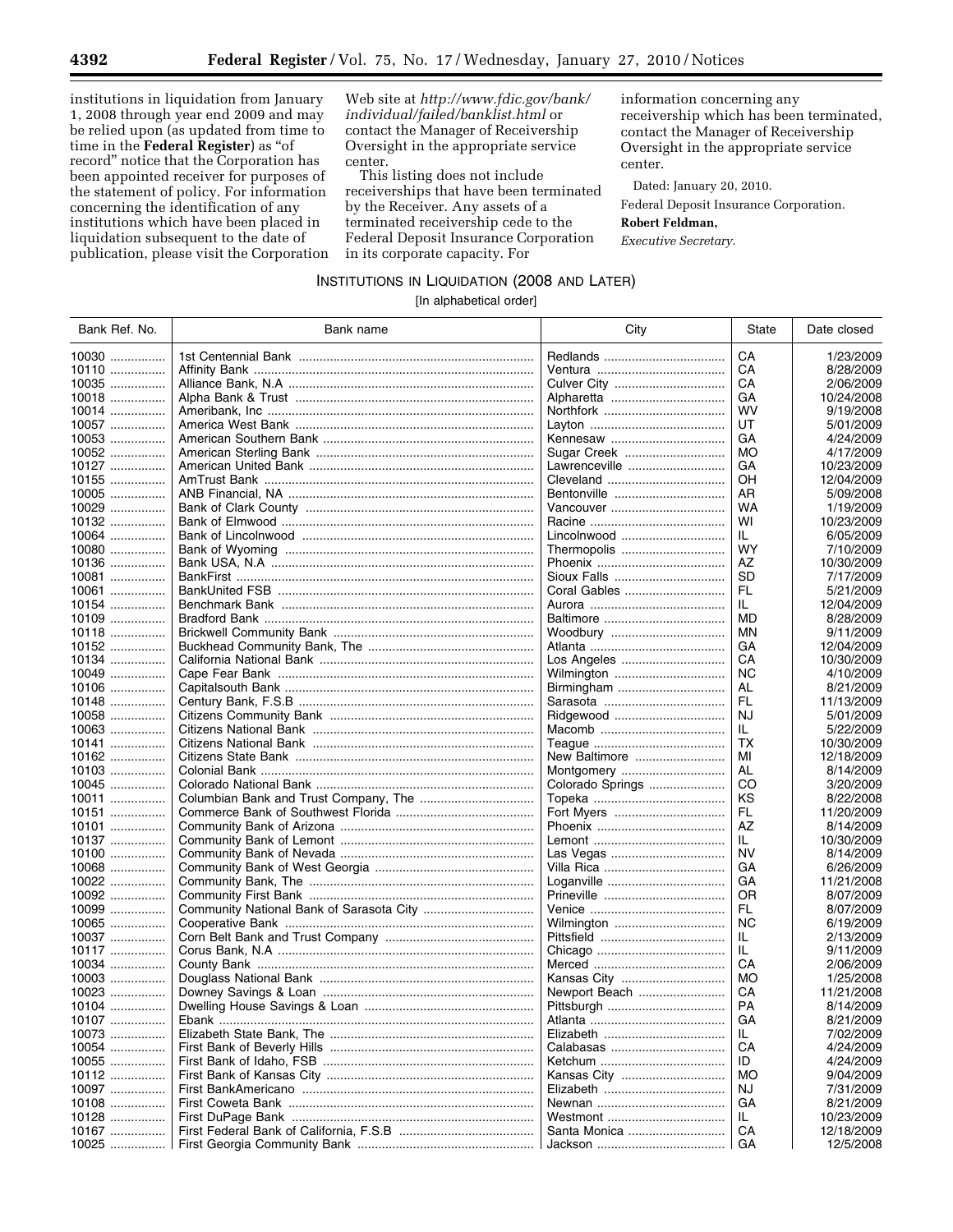# INSTITUTIONS IN LIQUIDATION (2008 AND LATER)-Continued

[In alphabetical order]

| Bank Ref. No.  | Bank name | City             | State     | Date closed              |
|----------------|-----------|------------------|-----------|--------------------------|
| 10009          |           | Newport Beach    | СA        | 7/25/2008                |
| 10006          |           |                  | ΜN        | 5/30/2008                |
| 10066          |           |                  | ΚS        | 6/19/2009                |
| 10078          |           |                  | IL.       | 7/02/2009                |
| 10008          |           |                  | NV        | 7/25/2008                |
| 10084          |           |                  | GА        | 7/17/2009                |
| 10010          |           |                  | FL        | 8/01/2008                |
| 10157          |           |                  | GА        | 12/04/2009               |
| 10114          |           |                  | ΑZ        | 9/04/2009                |
| $10098$        |           |                  | FL        | 8/07/2009                |
| $10093$        |           |                  | ОK        | 7/31/2009                |
| 10077          |           | Winchester       | IL.       | 7/02/2009                |
| 10036          |           | Mcdonough        | GА        | 2/06/2009                |
| 10047          |           | Stockbridge      | GА        | 3/20/2009                |
| 10129          |           |                  | FL        | 10/23/2009               |
| 10074          |           |                  | IL.       | 7/02/2009                |
| 10021          |           |                  | ТX        | 11/07/2008               |
| 10019          |           |                  | FL        | 10/31/2008               |
| 10044          |           | Commerce         | GА        | 3/06/2009                |
| 10146          |           |                  | МO        | 11/06/2009               |
| 10122          |           |                  | GA        | 9/25/2009                |
| 10051          |           |                  | NV        | 4/17/2009                |
| 10156          |           |                  | VA        | 12/04/2009               |
| 10105          |           |                  | ТX        | 8/21/2009                |
| $10027$        |           |                  | GA        | 12/12/2008               |
| $10042$        |           | Glenwood         | IL.       | 2/27/2009                |
| 10131          |           |                  | FL.       | 10/23/2009               |
| 10144          |           |                  | ΜI        | 11/06/2009               |
| 10070          |           |                  | ΜN        | 6/26/2009                |
| 10004          |           |                  | MО        | 3/07/2008                |
|                |           |                  | CА        | 12/18/2009               |
| 10113          |           | Oak Forest       | IL        | 9/04/2009                |
| 10166          |           | Springfield      | IL        | 12/18/2009               |
| 10007          |           | Pasadena         | СA        | 7/11/2008                |
| 10095          |           |                  | FL        | 7/31/2009                |
| 10012          |           |                  | GA        | 8/29/2008                |
| 10120          |           | Columbus         | IN        | 9/18/2009                |
| 10121          |           | Columbus         | IN        | 9/18/2009                |
| 10124          |           | Spring Grove     | MN        | 10/02/2009               |
| 10076          |           |                  | IL.       | 7/02/2009                |
| 10142          |           | Madisonville     | ТX        | 10/30/2009               |
| 10031          |           |                  | UT        | 1/30/2009                |
| 10016          |           |                  | ΜI        | 10/10/2008               |
| 10111          |           |                  | ΜN        | 8/28/2009                |
| 10017          |           |                  | IL.       | 10/10/2008               |
| 10071          |           |                  | CА        | 6/26/2009                |
| 10056          |           | Farmington Hills | MI        | 4/24/2009                |
| 10079          |           |                  | ТX        | 7/02/2009                |
| 10072          |           | Los Angeles      | СA        | 6/26/2009                |
| 10094          |           |                  | IL        | 7/31/2009                |
| 10028          |           |                  | IL        | 1/16/2009                |
| 10069          |           |                  | GА        | 6/26/2009                |
| 10050          |           |                  | CO        | 4/10/2009                |
| 10163          |           |                  | AL        | 12/18/2009               |
| 10138          |           |                  | ТX        | 10/30/2009               |
| 10048<br>10149 |           |                  | GА<br>FL. | 3/27/2009                |
| 10150          |           | San Clemente     | CА        | 11/13/2009<br>11/13/2009 |
| 10139          |           | San Francisco    | CА        | 10/30/2009               |
| 10140          |           |                  | IL        | 10/30/2009               |
| 10130          |           |                  | FL        | 10/23/2009               |
| 10096          |           | West Chester     | OН        | 7/31/2009                |
| 10165          |           | Panama City      | FL.       | 12/18/2009               |
| 10024          |           |                  | CА        | 11/21/2008               |
| 10040          |           | Beaverton        | ΟR        | 2/13/2009                |
| 10115          |           | Rolling Meadows  | IL.       | 9/04/2009                |
| 10143          |           |                  | ΜN        | 11/06/2009               |
| 10158          |           |                  | FL        | 12/11/2009               |
| 10038          |           |                  | FL.       | 2/13/2009                |
| 10133          |           |                  | ΜN        | 10/23/2009               |
| 10075          |           |                  | IL        | 7/02/2009                |